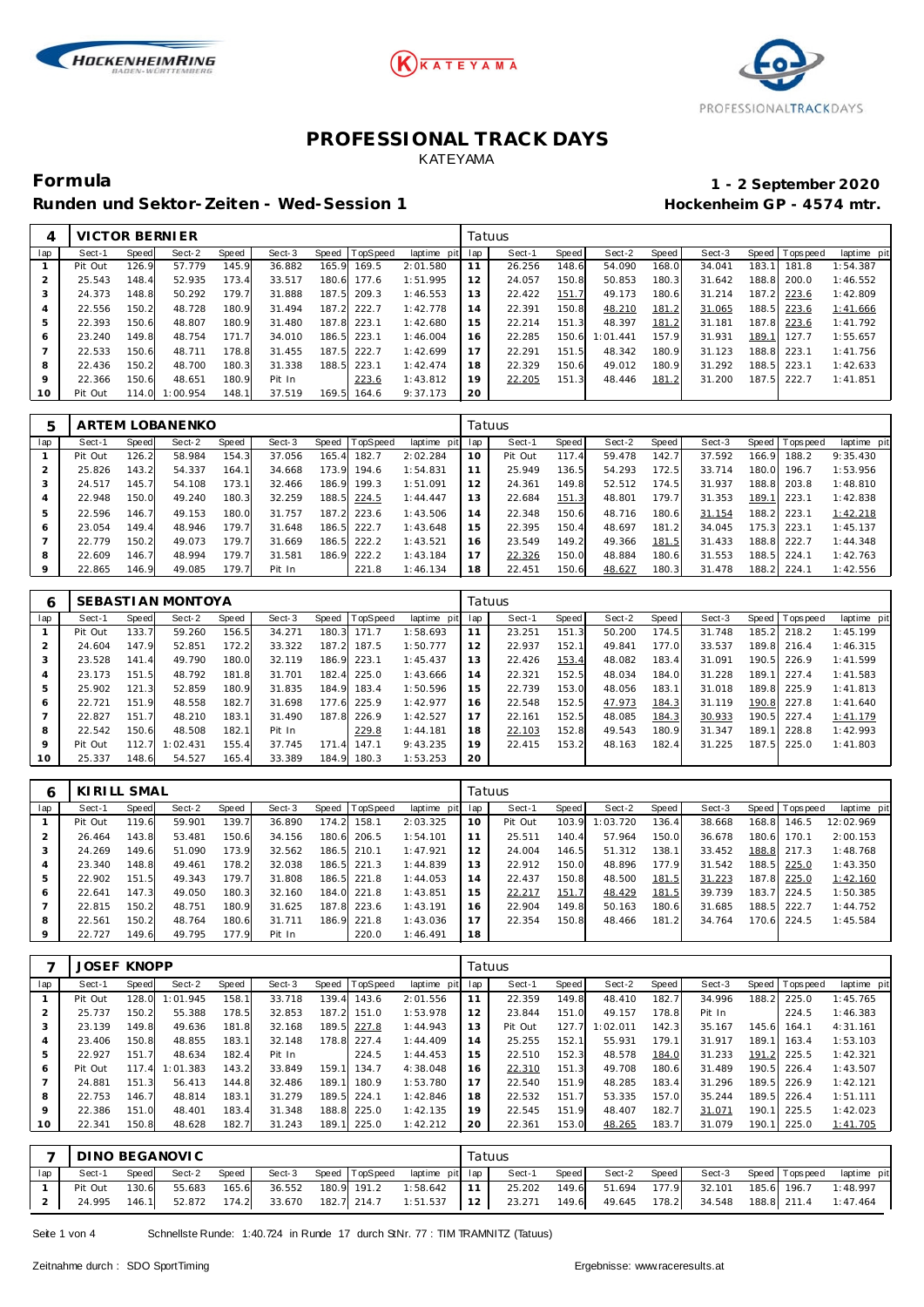





# **Formula 1 - 2 September 2020**

| Runden und Sektor-Zeiten - Wed-Session 1 | Hockenheim GP - 4574 mtr. |
|------------------------------------------|---------------------------|

|    | 23.690  | 149.8  | 50.457   | 178.2 | 32.413 |       | 187.2 214.3 | 1:46.560 | 1.3 | 22.494 | 150.4 | 48.856 | 180.6 | 31.585 | 188.5 224. |             | 1:42.935 |
|----|---------|--------|----------|-------|--------|-------|-------------|----------|-----|--------|-------|--------|-------|--------|------------|-------------|----------|
|    | 29.559  | 149.4  | 53.892   | 177.6 | 32.395 |       | 187.2 210.5 | 1:55.846 | l 4 | 22.384 | 150.8 | 48.526 | 181.2 | 31.133 | 188.8      | 224.7       | 1:42.043 |
|    | 23.027  | 150.0  | 48.941   | 180.6 | 31.825 |       | 187.8 223.6 | 1:43.793 | 15  | 22.292 | 151.7 | 48.854 | 180.6 | 31.320 |            | 188.8 224.5 | 1:42.466 |
| 6  | 22.841  | 151.3  | 48.656   | 180.9 | 31.679 |       | 187.8 223.6 | 1:43.176 | 16  | 22.290 | 151.7 | 48.268 | 182.7 | 31.009 | 189.8      | 224.        | 1:41.567 |
|    | 22.776  | 150.2  | 48.620   | 180.9 | 31.584 | 189.1 | 224.7       | 1:42.980 |     | 22.197 | 153.2 | 48.286 | 182.4 | 31.190 | 187.2      | 224.7       | 1:41.673 |
| 8  | 22.753  | 151.OI | 48.591   | 181.5 | 32.035 | 186.2 | 225.5       | 1:43.379 | 18  | 22.221 | 150.8 | 48.354 | 182.4 | 31.102 | 190.1      | 224.5       | 1:41.677 |
|    | 22.689  | 150.4  | 48.681   | 180.3 | Pit In |       | 225.0       | 1:48.704 | 19  | 22.134 | 151.0 | 48.422 | 182.4 | 31.060 | 190.1      | 224.7       | 1:41.616 |
| 10 | Pit Out | 63.0   | 1:01.575 | 158.4 | 35.309 | 73.4  | 127.4       | 7:21.730 | 20  | 22.124 | 151.9 | 48.365 | 183.4 | Pit In |            | 225.5       | 1:44.830 |

| 7       | <b>JONNY EDGAR</b> |              |          |       |        |       |                 |             |     | Tatuus  |       |          |       |        |       |                   |             |
|---------|--------------------|--------------|----------|-------|--------|-------|-----------------|-------------|-----|---------|-------|----------|-------|--------|-------|-------------------|-------------|
| lap     | Sect-1             | <b>Speed</b> | Sect-2   | Speed | Sect-3 | Speed | <b>TopSpeed</b> | laptime pit | lap | Sect-1  | Speed | Sect-2   | Speed | Sect-3 |       | Speed   Tops peed | laptime pit |
|         | Pit Out            | 120.         | 1:01.437 | 147.3 | Pit In |       | 150.2           | 2:21.123    | 10  | 22.289  | 149.8 | 48.136   | 182.7 | Pit In |       | 225.9             | 1:44.492    |
|         | Pit Out            | 140.3        | 57.193   | 162.2 | 34.857 | 155.6 | 161.9           | 2:32.344    | 11  | Pit Out | 120.9 | 1:02.293 | 139.2 | 37.910 | 154.5 | 151.5             | 8:28.227    |
| $\cdot$ | 26.090             | 151.0        | 55.424   | 160.2 | 32.170 | 188.5 | 161.2           | 1:53.684    | 12  | 26.804  | 142.9 | 58.250   | 141.0 | 35.612 | 156.7 | 164.4             | 2:00.666    |
| 4       | 22.619             | 152.1        | 48.307   | 183.4 | 31.383 | 188.5 | 224.5           | 1:42.309    | 13  | 25.933  | 151.9 | 54.520   | 159.5 | 34.896 | 189.5 | 162.2             | 1:55.349    |
|         | 23.302             | 150.2        | 48.261   | 183.1 | 31.211 | 188.2 | 223.6           | 1:42.774    | 14  | 22.537  | 152.3 | 48.334   | 182.7 | 31.206 | 189.1 | 225.9             | 1:42.077    |
| 6       | 22.313             | 149.6        | 48.128   | 183.7 | 31.223 | 188.5 | 224.1           | 1:41.664    | 15  | 22.106  | 151.7 | 48.071   | 183.4 | 31.008 | 189.5 | 224.5             | 1:41.185    |
|         | 22.341             | 149.0        | 48.143   | 183.1 | 31.796 | 188.8 | 224.5           | 1:42.280    | 16  | 22.039  | 151.0 | 48.033   | 182.7 | 31.057 | 188.8 | 225.0             | 1:41.129    |
| 8       | 22.197             | 149.8        | 48.172   | 182.7 | 31.357 | 189.1 | 224.5           | 1:41.726    | 17  | 22.071  | 151.3 | 48.052   | 183.7 | 30.957 | 189.5 | 224.1             | 1:41.080    |
|         | 22.277             | 149.4        | 48.121   | 184.0 | 31.264 | 188.8 | 225.0           | 1:41.662    | 18  | 22.078  | 150.8 | 48.080   | 183.4 | 31.007 | 189.5 | 223.6             | 1:41.165    |

| 23      | ERIK ZUNIGA |       |          |       |        |       |                |             |     | Tatuus  |       |          |       |        |       |                   |             |
|---------|-------------|-------|----------|-------|--------|-------|----------------|-------------|-----|---------|-------|----------|-------|--------|-------|-------------------|-------------|
| lap     | Sect-1      | Speed | Sect-2   | Speed | Sect-3 |       | Speed TopSpeed | laptime pit | lap | Sect-1  | Speed | Sect-2   | Speed | Sect-3 |       | Speed   Tops peed | laptime pit |
|         | Pit Out     | 102.1 | 1:03.277 | 156.5 | 37.627 | 169.0 | 173.6          | 2:12.439    | 10  | 22.544  | 151.3 | 48.412   | 183.1 | 31.736 | 188.2 | 224.1             | 1:42.692    |
|         | 27.013      | 125.3 | 58.876   | 172.8 | 35.421 | 177.0 | 188.8          | 2:01.310    | 11  | 22.511  | 151.5 | 48.478   | 182.1 | 31.714 | 186.5 | 225.0             | 1:42.703    |
|         | 25.182      | 139.4 | 53.253   | 173.1 | 35.025 |       | 180.6 214.7    | 1:53.460    | 12  | 22.507  | 151.5 | 48.519   | 181.2 | 31.589 | 189.  | 224.1             | 1:42.615    |
| 4       | 24.304      | 147.9 | 52.205   | 176.5 | Pit In |       | 220.9          | 1:55.605    | 13  | 22.502  | 151.3 | 49.204   | 177.9 | Pit In |       | 224.1             | 1:48.920    |
| 5       | Pit Out     | 108.4 | 1:14.134 | 87.2  | 42.471 | 144.6 | 117.6          | 5:09.745    | 14  | Pit Out | 117.3 | 1:01.197 | 162.2 | 33.252 | 186.5 | 181.2             | 5:11.002    |
| 6       | 31.317      | 111.6 | 1:02.269 | 132.4 | 40.516 |       | 166.7 166.9    | 2:14.102    | 15  | 26.348  | 139.2 | 49.665   | 179.1 | 31.945 | 189.1 | 222.2             | 1:47.958    |
|         | 24.638      | 149.0 | 52.161   | 176.2 | 32.840 | 187.5 | 188.2          | 1:49.639    | 16  | 22.746  | 151.5 | 48.668   | 180.9 | 31.665 | 187.  | 224.1             | 1:43.079    |
| 8       | 23.956      | 150.8 | 49.250   | 180.3 | 32.250 | 187.8 | 223.1          | 1:45.456    | 17  | 22.566  | 150.6 | 48.519   | 180.3 | 31.611 | 189.  | 224.5             | 1:42.696    |
| $\circ$ | 22.736      | 150.4 | 48.632   | 182.1 | 31.896 |       | 186.5 224.1    | 1:43.264    | 18  | 22.437  | 150.4 | 48.614   | 182.4 | 31.543 | 188.2 | 223.6             | 1:42.594    |

| 29  |         |       | JOSHUA DÜRKSEN |       |        |       |          |             |     | Tatuus  |       |        |       |        |       |                 |             |
|-----|---------|-------|----------------|-------|--------|-------|----------|-------------|-----|---------|-------|--------|-------|--------|-------|-----------------|-------------|
| lap | Sect-1  | Speed | Sect-2         | Speed | Sect-3 | Speed | TopSpeed | laptime pit | lap | Sect-1  | Speed | Sect-2 | Speed | Sect-3 |       | Speed Tops peed | laptime pit |
|     | Pit Out | 135.0 | 1:02.023       | 168.5 | 33.876 | 143.6 | 139.7    | 2:02.186    |     | 22.070  | 150.6 | 48.424 | 182.7 | 30.832 | 189.5 | 223.7           | 1: 41.326   |
|     | 25.293  | 148.4 | 55.109         | 176.8 | 32.372 | 188.2 | 148.8    | 1:52.774    | 12  | 22.064  | 149.0 | 51.154 | 182.1 | Pit In |       | 224.7           | 1:46.328    |
| 3   | 22.897  | 150.0 | 48.881         | 180.6 | 36.211 | 142.9 | 223.6    | 1:47.989    | 13  | Pit Out | 131.9 | 58.839 | 145.6 | 33.299 | 146.1 | 161.9           | 4:19.933    |
| 4   | 23.408  | 148.1 | 48.886         | 181.8 | 32.703 | 188.2 | 228.3    | 1:44.997    | 14  | 26.001  | 151.0 | 56.560 | 177.6 | 31.572 | 191.5 | 123.1           | 1:54.133    |
| 5   | 22.448  | 149.4 | 48.572         | 181.2 | Pit In |       | 225.9    | 1:45.191    | 15  | 22.264  | 149.8 | 48.552 | 183.4 | 34.747 | 191.2 | 225.9           | 1:45.563    |
| 6   | Pit Out | 130.9 | 1:00.772       | 149.6 | 33.969 | 149.2 | 150.6    | 4:15.044    | 16  | 22.177  | 150.8 | 48.257 | 183.1 | 30.878 | 191.2 | 225.5           | 1: 41.312   |
|     | 24.749  | 149.8 | 54.632         | 141.9 | 32.170 | 190.1 | 154.3    | 1:51.551    | 17  | 22.108  | 150.4 | 48.147 | 183.1 | 31.049 | 190.8 | 225.9           | 1: 41.304   |
| 8   | 22.340  | 150.8 | 48.576         | 182.7 | 31.032 | 190.  | 224.1    | 1:41.948    | 18  | 22.171  | 150.4 | 51.303 | 110.7 | 41.825 | 191.2 | 225.5           | 1:55.299    |
| 9   | 22.258  | 151.3 | 55.291         | 134.7 | 33.241 | 190.  | 223.1    | 1:50.790    | 19  | 28.334  | 65.4  | 51.385 | 180.3 | 31.213 | 191.2 | 218.6           | 1:50.932    |
| 10  | 22.210  | 150.8 | 48.461         | 182.7 | 30.933 | 190.1 | 223.6    | 1:41.604    | 20  | 22.109  | 151.5 | 48.173 | 182.7 | 30.943 | 190.8 | 225.9           | 1:41.225    |

| 46             | <b>GABRIELE MINI</b> |       |          |       |        |           |                |             | Tatuus |         |       |        |       |        |       |                 |             |
|----------------|----------------------|-------|----------|-------|--------|-----------|----------------|-------------|--------|---------|-------|--------|-------|--------|-------|-----------------|-------------|
| lap            | Sect-1               | Speed | Sect-2   | Speed | Sect-3 |           | Speed TopSpeed | laptime pit | lap    | Sect-1  | Speed | Sect-2 | Speed | Sect-3 |       | Speed Tops peed | laptime pit |
|                | Pit Out              | 124.9 | 1:00.483 | 168.5 | 36.398 | 181.<br>2 | 161.9          | 2:02.362    | 11     | Pit Out | 129.8 | 57.624 | 163.1 | 34.926 | 175.3 | 177.3           | 7:01.009    |
| 2              | 24.796               | 141.5 | 51.110   | 175.9 | 33.097 |           | 184.6 215.6    | 1:49.003    | 12     | 24.050  | 148.8 | 50.154 | 175.3 | 32.037 | 189.5 | 216.0           | 1:46.241    |
| 3              | 23.382               | 147.9 | 51.387   | 176.2 | 32.150 | 187.2     | 208.9          | 1:46.919    | 13     | 23.909  | 150.0 | 48.639 | 181.5 | 31.435 | 190.8 | 225.0           | 1:43.983    |
| $\overline{4}$ | 22.762               | 150.2 | 48.942   | 180.9 | 31.885 | 189.1     | 225.5          | 1:43.589    | 14     | 22.547  | 152.1 | 48.220 | 181.2 | 31.246 | 191.8 | 225.9           | 1:42.013    |
| 5              | 24.986               | 151.5 | 51.773   | 176.5 | 32.248 | 188.2     | 198.2          | 1:49.007    | 15     | 22.277  | 152.5 | 48.126 | 183.1 | 30.890 | 190.5 | 228.8           | 1:41.293    |
| 6              | 22.562               | 151.0 | 48.598   | 180.9 | 31.503 | 189.8     | 224.5          | 1:42.663    | 16     | 22.236  | 152.1 | 47.944 | 183.4 | 31.044 | 190.1 | 225.9           | 1:41.224    |
| $\overline{7}$ | 22.413               | 151.5 | 48.241   | 181.5 | 31.514 | 189.5     | 226.4          | 1:42.168    | 17     | 22.152  | 152.5 | 48.016 | 184.0 | 30.918 | 190.1 | 225.5           | 1:41.086    |
| 8              | 22.516               | 151.7 | 48.650   | 181.2 | 31.588 | 189.8     | 226.9          | 1:42.754    | 18     | 22.164  | 151.9 | 48.100 | 184.3 | 30.883 | 191.2 | 226.4           | 1: 41.147   |
| 9              | 22.581               | 151.3 | 48.260   | 182.4 | 31.673 | 188.5     | 226.9          | 1:42.514    | 19     | 22.200  | 152.3 | 47.913 | 183.7 | 34.423 | 191.2 | 226.9           | 1:44.536    |
| 10             | 22.484               | 152.1 | 48.373   | 181.8 | Pit In |           | 225.0          | 1:43.476    | 20     | 22.197  | 151.9 | 48.628 | 180.6 | Pit In |       | 225.9           | 1:49.254    |

| 5 <sup>1</sup> |         |       | <b>FRANCESCO PIZZI</b> |       |        |       |                |                 |    | Tatuus  |       |          |       |        |                 |             |
|----------------|---------|-------|------------------------|-------|--------|-------|----------------|-----------------|----|---------|-------|----------|-------|--------|-----------------|-------------|
| lap            | Sect-1  | Speed | Sect-2                 | Speed | Sect-3 |       | Speed TopSpeed | laptime pit lap |    | Sect-1  | Speed | Sect-2   | Speed | Sect-3 | Speed Tops peed | laptime pit |
|                | Pit Out | 135.5 | 1:00.564               | 151.7 | 37.096 | 163.6 | 158.4          | 2:03.323        |    | Pit Out | 127.4 | 1:03.730 | 149.6 | 40.635 | 155.2 146.7     | 5:32.920    |
|                | 26.624  | 145.4 | 56.542                 | 162.9 | 36.764 | 147.1 | 177.0          | 1:59.930        |    | 28.393  | 135.0 | 57.069   | 153.4 | 36.394 | 155.2 174.2     | 2:01.856    |
|                | 26.747  | 149.6 | 56.740                 | 161.7 | 34.249 |       | 184.0 150.6    | 1:57.736        | 3  | 25.426  | 151.0 | 57.070   | 152.8 | 36.388 | 187.5 165.4     | 1:58.884    |
|                | 22.712  | 149.4 | 48.875                 | 181.2 | 31.811 |       | 184.3 222.7    | 1:43.398        | 14 | 22.997  | 151.0 | 56.088   | 158.1 | 32.608 | 188.5 167.2     | 1:51.693    |
|                | 22.610  | 149.8 | 48.585                 | 182.1 | 31.688 |       | 184.0 222.7    | 1:42.883        | 15 | 22.401  | 150.8 | 48.208   | 183.1 | 31.243 | 188.8 224.1     | 1:41.852    |
|                | 22.450  | 149.0 | 48.602                 | 181.8 | 31.375 |       | 187.2 222.7    | 1:42.427        | 16 | 22.207  | 152.5 | 48.070   | 183.4 | 30.983 | 188.5 225.0     | 1:41.260    |

Seite 2 von 4 Schnellste Runde: 1:40.724 in Runde 17 durch StNr. 77 : TIM TRAMNITZ (Tatuus)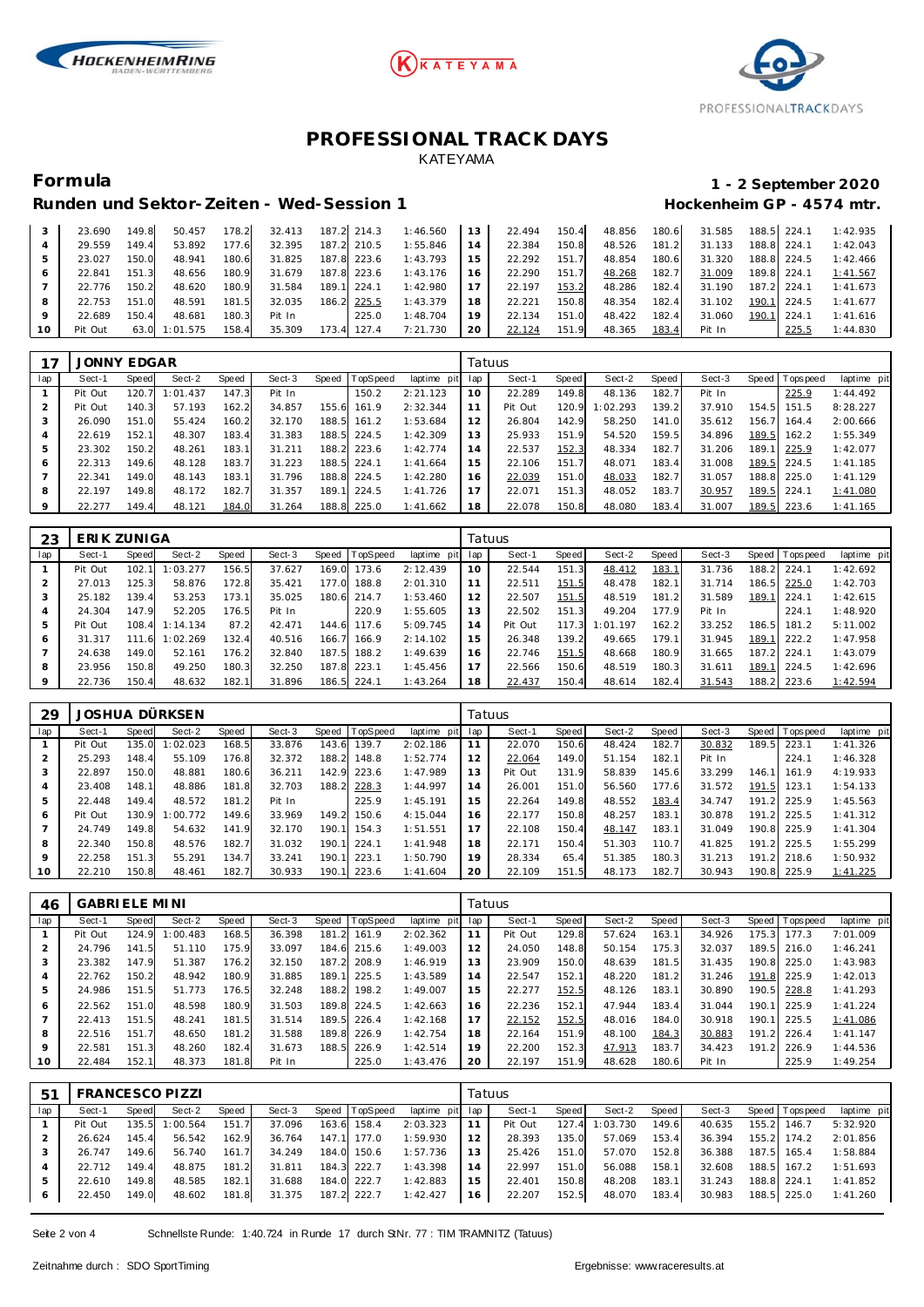





# **Formula 1 - 2 September 2020**

### Runden und Sektor-Zeiten - Wed-Session 1 **Bei der Einer Einer Freiere** Hockenheim GP - 4574 mtr.

|    | 22.288 | 150.2 |  |                                  |  | 48.888 182.4 31.335 186.5 223.1 1:42.511 17 22.051 151.9 48.120 183.7 30.935 188.2 223.1 1:41.106              |  |  |  |  |  |
|----|--------|-------|--|----------------------------------|--|----------------------------------------------------------------------------------------------------------------|--|--|--|--|--|
|    |        |       |  |                                  |  | 22.334 149.8 48.554 182.4 31.415 186.5 222.7 1:42.303 18 22.860 152.8 52.988 164.1 31.814 189.5 208.9 1:47.662 |  |  |  |  |  |
|    | 22.237 |       |  |                                  |  | 150.2 48.409 182.1 31.305 187.5 223.1 1:41.951 19 22.094 151.3 48.143 <u>184.0</u> 31.060 189.1 226.4 1:41.297 |  |  |  |  |  |
| 10 |        |       |  | 23.166 150.6 50.440 176.5 Pit In |  | 223.6 1:50.609   20   22.071 151.7   $\frac{48.026}{184.0}$   31.176 189.1   225.9 1:41.273                    |  |  |  |  |  |

| 52  | <b>JAK CRAWFORD</b> |       |        |       |        |       |                |             | Tatuus |        |       |        |       |        |       |          |             |
|-----|---------------------|-------|--------|-------|--------|-------|----------------|-------------|--------|--------|-------|--------|-------|--------|-------|----------|-------------|
| lap | Sect-1              | Speed | Sect-2 | Speed | Sect-3 |       | Speed TopSpeed | laptime pit | lap    | Sect-1 | Speed | Sect-2 | Speed | Sect-3 | Speed | Topspeed | laptime pit |
|     | Pit Out             | 132.2 | 55.724 | 155.2 | 36.258 | 165.1 | 194.6          | 1:58.495    | 11     | 27.710 | 143.2 | 55.355 | 161.0 | 35.450 | 172.0 | 174.5    | 1:58.515    |
|     | 26.723              | 146.9 | 57.114 | 159.8 | 35.387 | 167.7 | 155.8          | 1:59.224    | 12     | 24.822 | 149.8 | 52.886 | 161.0 | 33.055 | 189.8 | 184.0    | 1:50.763    |
| 3   | 24.626              | 149.6 | 54.216 | 166.9 | 32.771 | 185.9 | 166.2          | 1:51.613    | 13     | 22.373 | 151.3 | 48.383 | 181.8 | 31.330 | 187.5 | 223.6    | 1:42.086    |
| 4   | 22.567              | 149.6 | 48.745 | 180.6 | 31.794 | 187.2 | 222.2          | 1:43.106    | 14     | 22.048 | 151.0 | 48.148 | 182.4 | 31.164 | 188.2 | 222.7    | 1:41.360    |
| 5   | 22.391              | 149.0 | 48.516 | 180.9 | 31.695 | 186.9 | 222.2          | 1:42.602    | 15     | 22.074 | 150.0 | 48.141 | 182.4 | 31.149 | 187.5 | 223.1    | 1: 41.364   |
| 6   | 22.398              | 149.8 | 48.466 | 180.9 | 31.569 | 188.2 | 223.1          | 1:42.433    | 16     | 22.027 | 151.3 | 48.095 | 182.1 | 31.112 | 187.8 | 223.1    | 1:41.234    |
|     | 22.403              | 150.2 | 48.396 | 181.5 | 31.431 | 186.5 | 222.7          | 1:42.230    | 17     | 25.641 | 124.6 | 51.515 | 180.3 | 31.542 | 188.8 | 215.1    | 1:48.698    |
| 8   | 22.225              | 149.8 | 48.325 | 182.1 | 31.345 | 186.9 | 223.1          | 1:41.895    | 18     | 21.913 | 151.3 | 48.157 | 183.1 | 31.301 | 188.5 | 223.6    | 1: 41.371   |
| 9   | 22.194              | 150.2 | 48.200 | 181.8 | Pit In |       | 223.6          | 1:43.787    | 19     | 22.183 | 151.3 | 48.133 | 182.7 | Pit In |       | 224.1    | 1:46.359    |
| 10  | Pit Out             | 119.3 | 59.101 | 157.7 | 38.349 | 155.8 | 162.9          | 7:16.720    | 20     |        |       |        |       |        |       |          |             |

| 58  | ΕI      |            | I AS SEPPÄNEN |              |        |       |          |                |     | Tatuus  |       |        |       |        |       |            |             |
|-----|---------|------------|---------------|--------------|--------|-------|----------|----------------|-----|---------|-------|--------|-------|--------|-------|------------|-------------|
| lap | Sect-1  | Speed      | Sect-2        | <b>Speed</b> | Sect-3 | Speed | TopSpeed | laptime<br>pit | lap | Sect-1  | Speed | Sect-2 | Speed | Sect-3 | Speed | Tops pee d | laptime pit |
|     | Pit Out | 131.<br>21 | 1:01<br>.995  | 169.0        | 33.676 | 179.  | 168.5    | 2:01.067       | 10  | 22.541  | 150.8 | 48.215 | 183.4 | Pit In |       | 221.8      | 1:43.345    |
|     | 25.377  | 149.4      | 51.934        | 170.1        | Pit In |       | 212.6    | 2:09.461       |     | Pit Out | 119.1 | 56.614 | 149.2 | 36.399 | 178.5 | 215.6      | 8:35.208    |
| 3   | Pit Out | 148.8      | 49.380        | 178.5        | 32.010 | 187.2 | 220.4    | 2:40.626       |     | 25.379  | 148.1 | 52.091 | 174.2 | 32.479 | 183.7 | 216.0      | 1:49.949    |
| 4   | 22.882  | 150.8      | 48.891        | 180.3        | 31.545 | 187.5 | 220.4    | 1:43.318       | 13  | 23.342  | 151.7 | 49.541 | 176.8 | 31.309 | 189.8 | 212.6      | 1:44.192    |
| 5   | 22.433  | 150.8      | 51.195        | 180.3        | 31.469 | 188.8 | 220.9    | 1:45.097       | 14  | 22.415  | 151.0 | 48.101 | 183.1 | 30.999 | 189.8 | 223.1      | 1:41.515    |
| 6   | 22.515  | 150.4      | 48.476        | 182.7        | 31.223 | 188.5 | 220.4    | 1:42.214       | 15  | 22.242  | 151.7 | 47.904 | 183.7 | 30.870 | 189.5 | 223.7      | 1:41.016    |
|     | 22.416  | 150.4      | 48.379        | 182.7        | 31.228 | 189.5 | 220.9    | 1:42.023       | 16  | 22.254  | 152.3 | 47.926 | 183.7 | 30.868 | 190.8 | 223.6      | 1:41.048    |
| 8   | 24.098  | 149.4      | 48.893        | 180.3        | 31.745 | 188.5 | 220.9    | 1:44.736       |     | 23.640  | 147.9 | 50.108 | 180.3 | 32.112 | 190.  | 223.6      | 1:45.860    |
| 9   | 22.490  | 151.3      | 48.315        | 183.1        | 31.279 | 188.8 | 222.2    | 1:42.084       | 18  | 22.251  | 151.7 | 47.870 | 183.7 | 30.886 | 190.5 | 224.1      | 1:41.007    |

| 72      |         |       | EONARDO FORNAROLI |       |        |       |          |                 |    | Tatuus  |       |          |         |        |                 |             |
|---------|---------|-------|-------------------|-------|--------|-------|----------|-----------------|----|---------|-------|----------|---------|--------|-----------------|-------------|
| lap     | Sect-1  | Speed | Sect-2            | Speed | Sect-3 | Speed | TopSpeed | laptime pit lap |    | Sect-1  | Speed | Sect-2   | Speed ! | Sect-3 | Speed Tops peed | laptime pit |
|         | Pit Out | 120.3 | 1:02.210          | 152.8 | Pit In |       | 157.7    | 2:10.155        | 10 | 22.433  | 150.2 | 1:01.403 | 178.5   | Pit In | 223.1           | 2:00.107    |
|         | Pit Out | 139.7 | 52.988            | 174.5 | Pit In |       | 201.9    | 2:47.857        | 11 | Pit Out | 123.6 | 57.023   | 163.4   | 33.667 | 186.2 192.5     | 8:09.649    |
|         | Pit Out | 145.0 | 50.634            | 179.4 | 32.291 | 186.5 | 215.1    | 2:37.008        | 12 | 25.645  | 99.4  | 51.792   | 178.5   | 32.476 | 187.8 209.3     | 1:49.913    |
|         | 24.636  | 110.3 | 52.412            | 174.8 | 32.147 | 187.5 | 205.7    | 1:49.195        | 13 | 22.615  | 151.0 | 49.930   | 180.3   | 31.510 | 189.8 222.7     | 1:44.055    |
| 5       | 22.798  | 150.6 | 48.815            | 181.5 | 31.744 | 187.8 | 224.1    | 1:43.357        | 14 | 22.385  | 152.1 | 48.212   | 182.1   | 31.358 | 187.8 225.9     | 1:41.955    |
| 6       | 22.634  | 150.6 | 48.680            | 180.9 | 31.541 | 187.2 | 223.6    | 1:42.855        | 15 | 22.310  | 152.1 | 48.460   | 181.5   | 31.468 | 188.5 225.0     | 1:42.238    |
|         | 22.578  | 149.4 | 48.481            | 181.8 | 31.580 | 187.8 | 224.5    | 1:42.639        | 16 | 22.270  | 151.7 | 48.782   | 180.9   | 31.510 | 186.5 224.5     | 1:42.562    |
| 8       | 22.541  | 151.3 | 49.019            | 181.5 | 31.763 | 186.9 | 225.0    | 1:43.323        | 17 | 22.238  | 151.5 | 48.547   | 182.1   | 31.500 | 188.5 224.1     | 1:42.285    |
| $\circ$ | 22.473  | 150.2 | 48.598            | 181.5 | 32.357 | 184.6 | 223.6    | 1:43.428        | 18 | 22.269  | 151.7 | 48.570   | 180.9   | 31.462 | 186.9 225.0     | 1:42.301    |

| 77  |         | IM TRAMNITZ |        |       |        |       |                |                |     | Tatuus  |       |        |       |        |       |                   |             |
|-----|---------|-------------|--------|-------|--------|-------|----------------|----------------|-----|---------|-------|--------|-------|--------|-------|-------------------|-------------|
| lap | Sect-1  | Speed       | Sect-2 | Speed | Sect-3 |       | Speed TopSpeed | laptime<br>pit | lap | Sect-1  | Speed | Sect-2 | Speed | Sect-3 |       | Speed   Tops peed | laptime pit |
|     | Pit Out | 126.6       | 58.896 | 158.8 | 36.383 | 176.2 | 170.           | 2:00.124       | 10  | 22.680  | 149.6 | 48.798 | 182.7 | Pit In |       | 221.8             | 1:44.059    |
|     | 23.929  | 147.1       | 50.527 | 176.5 | 32.787 |       | 184.9 211.8    | 1:47.243       |     | Pit Out | 134.8 | 53.546 | 172.5 | 34.253 | 182.  | 1213.0            | 5:43.248    |
|     | 24.028  | 150.4       | 52.446 | 146.1 | Pit In |       | 219.5          | 2:11.854       | 12  | 24.806  | 151.7 | 49.500 | 178.2 | 31.582 |       | 185.2 218.2       | 1:45.888    |
| 4   | Pit Out | 145.7       | 50.966 | 177.9 | 35.198 | 183.1 | 217.3          | 6:26.682       | 13  | 22.509  | 152.3 | 48.510 | 183.4 | 30.915 |       | 189.5 214.7       | 1:41.934    |
| 5   | 22.882  | 150.0       | 57.058 | 174.2 | 31.971 | 189.1 | 185.9          | 1:51.911       | 14  | 22.096  | 152.1 | 51.120 | 183.1 | 31.176 | 188.8 | 223.1             | 1:44.392    |
| 6   | 22.636  | 150.4       | 59.554 | 130.0 | 35.083 |       | 188.8 223.6    | 1:57.273       | 15  | 22.163  | 151.9 | 47.897 | 183.7 | 30.825 | 190.1 | 223.1             | 1:40.885    |
|     | 22.593  | 150.0       | 48.411 | 183.1 | 31.358 | 189.1 | 222.7          | 1:42.362       | 16  | 22.124  | 151.9 | 48.093 | 183.7 | 30.921 | 190.1 | 223.6             | 1:41.138    |
| 8   | 22.343  | 151.5       | 48.536 | 183.4 | 31.070 | 189.1 | 223.6          | 1:41.949       |     | 21.942  | 152.5 | 47.916 | 183.4 | 30.866 | 190.5 | 224.5             | 1:40.724    |
| 9   | 22.337  | 151.3       | 48.318 | 182.1 | 31.093 | 190.1 | 222.7          | 1:41.748       | 18  | 22.037  | 151.7 | 47.859 | 184.0 | 30.891 | 188.8 | 224.5             | 1:40.787    |

| 85  |         |       | <b>GABRIEL BORTOLETO</b> |       |        |       |          |             | Tatuus |        |       |        |       |        |       |           |             |
|-----|---------|-------|--------------------------|-------|--------|-------|----------|-------------|--------|--------|-------|--------|-------|--------|-------|-----------|-------------|
| lap | Sect-1  | Speed | Sect-2                   | Speed | Sect-3 | Speed | TopSpeed | laptime pit | lap    | Sect-1 | Speed | Sect-2 | Speed | Sect-3 | Speed | Tops peed | laptime pit |
|     | Pit Out | 128.1 | 59.006                   | 169.8 | 35.546 | 178.8 | 163.6    | 1:59.544    | 11     | 23.235 | 150.2 | 49.643 | 175.9 | 31.732 | 186.2 | 217.3     | 1:44.610    |
|     | 23.871  | 148.4 | 51.924                   | 174.5 | 32.933 | 183.4 | 180.0    | 1:48.728    | 12     | 22.848 | 153.4 | 49.184 | 178.2 | 31.455 | 188.8 | 218.6     | 1:43.487    |
| 3   | 24.069  | 150.2 | 49.892                   | 176.2 | 32.113 | 187.8 | 220.4    | 1:46.074    | 13     | 22.459 | 152.5 | 48.118 | 182.7 | 31.232 | 188.2 | 225.9     | 1:41.809    |
| 4   | 23.107  | 151.0 | 48.959                   | 180.9 | 31.872 | 186.5 | 226.4    | 1:43.938    | 14     | 22.290 | 152.8 | 48.002 | 182.7 | 30.946 | 189.1 | 225.9     | 1:41.238    |
| 5   | 25.864  | 138.6 | 53.614                   | 173.9 | 32.818 | 187.2 | 181.8    | 1:52.296    | 15     | 22.209 | 152.5 | 48.040 | 183.7 | 31.006 | 189.5 | 225.9     | 1:41.255    |
| 6   | 22.886  | 149.0 | 49.714                   | 178.5 | 32.176 | 186.5 | 222.7    | 1:44.776    | 16     | 22.361 | 152.5 | 48.128 | 183.7 | 31.610 | 183.  | 225.0     | 1:42.099    |
|     | 22.812  | 149.0 | 53.708                   | 168.5 | 32.058 | 187.5 | 227.8    | 1:48.578    | 17     | 22.462 | 153.2 | 48.017 | 183.1 | 31.093 | 190.1 | 225.5     | 1:41.572    |
| 8   | 22.558  | 150.2 | 48.708                   | 180.0 | 31.689 | 186.2 | 225.0    | 1:42.955    | 18     | 22.250 | 153.0 | 47.933 | 182.7 | 31.079 | 189.8 | 226.9     | 1:41.262    |
| 9   | 22.704  | 150.0 | 49.014                   | 178.8 | Pit In |       | 225.5    | 1:46.061    | 19     | 22.363 | 152.3 | 47.961 | 183.1 | 31.002 | 190.1 | 227.4     | 1:41.326    |
| 10  | Pit Out | 127.1 | 54.073                   | 162.9 | 34.901 | 179.4 | 200.4    | 8:01.022    | 20     | 24.252 | 96.4  | 50.772 | 180.6 | Pit In |       | 219.5     | 1:48.076    |

Seite 3 von 4 Schnellste Runde: 1:40.724 in Runde 17 durch StNr. 77 : TIM TRAMNITZ (Tatuus)